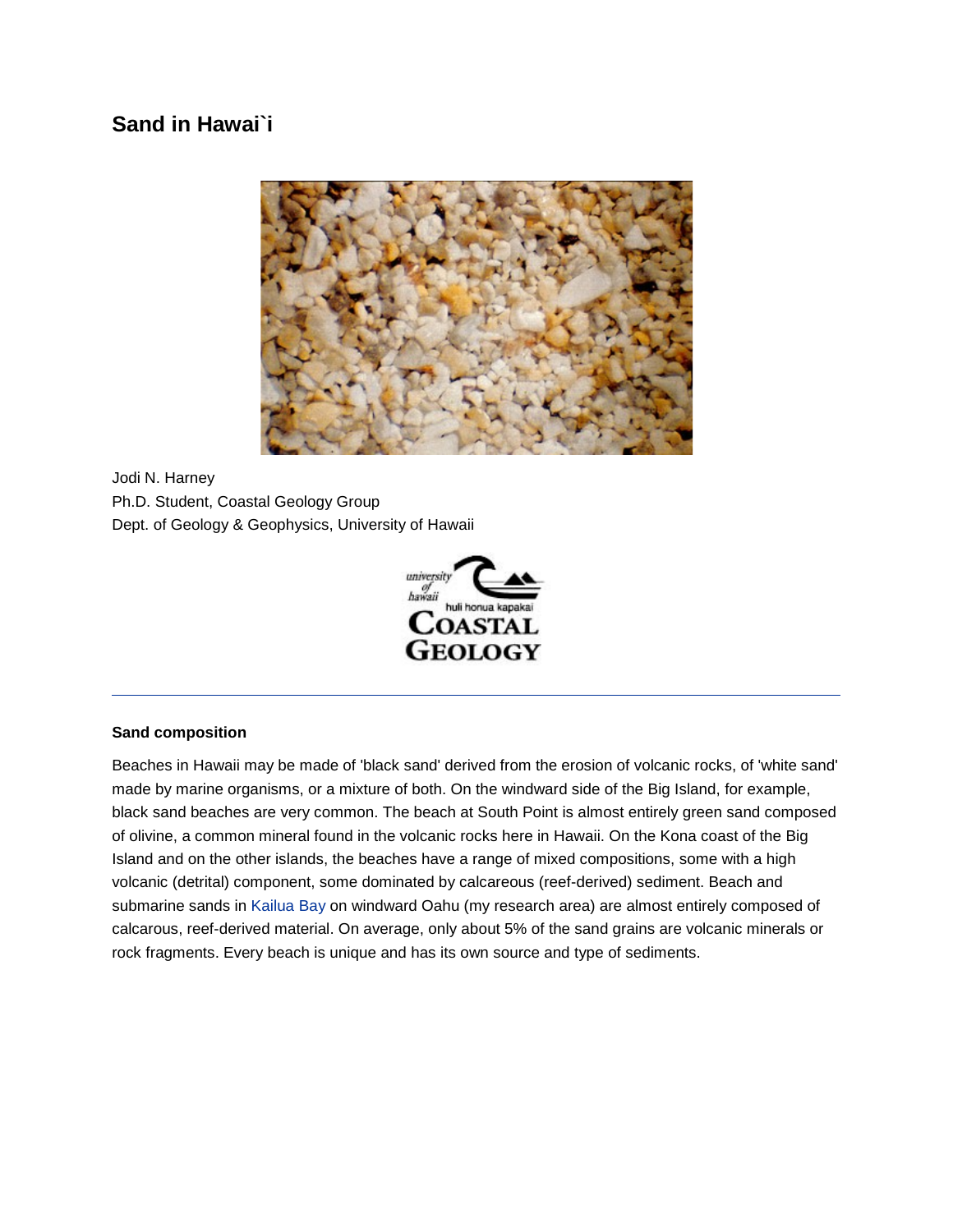

*Hanakapiai Beach, Napali coast, Kauai Makena ('Big Beach'), Maui*



Because Hawaii does not have a continental source of quartz sand like mainland beaches, the 'white' beaches and marine sediments here in the islands are primarily composed of the carbonate shells and skeletons of marine organisms, such as corals, algae, molluscs, foraminifera, echinoderms, and bryozoans.



*Sand-sized fragments of coralline algae, coral, and the calcareous green alga Halimeda*



*Sand-sized fragments of molluscs, foraminifera, and echinoderm spines*



*We can determine the composition of any sand sample by embedding it in clear epoxy, making a thin section, and looking at it with a petrographic microscope. These three images are of thin sections. Noticeably different are the grain sizes in each sample.*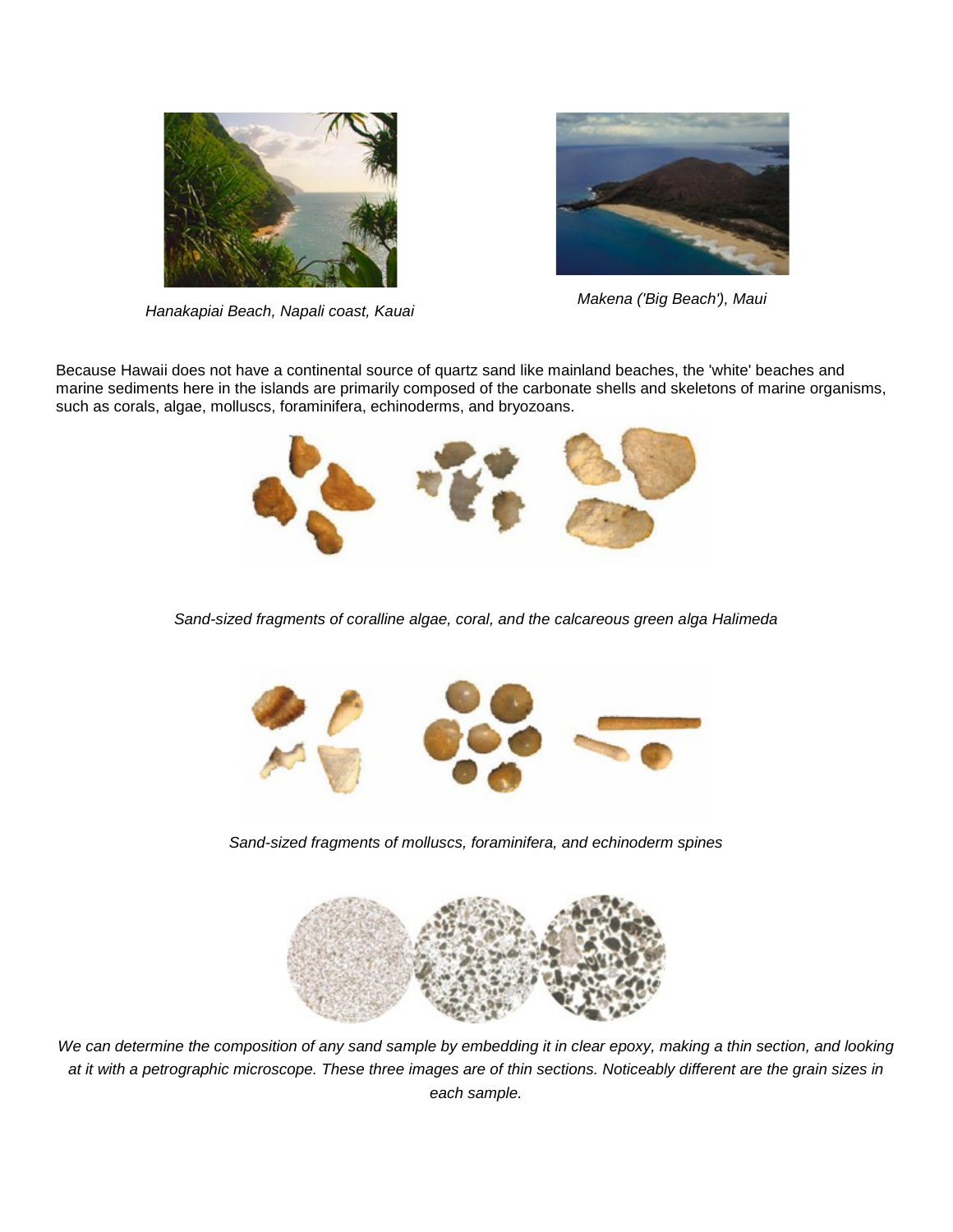# **Carbonate production**

Some animals (such as corals and molluscs) and plants (or 'algae' such as *Halimeda* and 'coralline' algae) living on reefs and in shallow marine waters make hard skeletons of calcium carbonate (CaCO<sub>3</sub>). These organisms are quite successful at building reefs and making sand, as long as the environment they live in is a healthy one.







*Cowrie*

 *Porites lobata Halimeda*

The production of CaCO<sub>3</sub> occurs at different rates depending on the organism, location, setting, and physical factors such as water depth, amount of light, and wave energy. The table below lists some "production rates" for corals and algae in Hawaii.